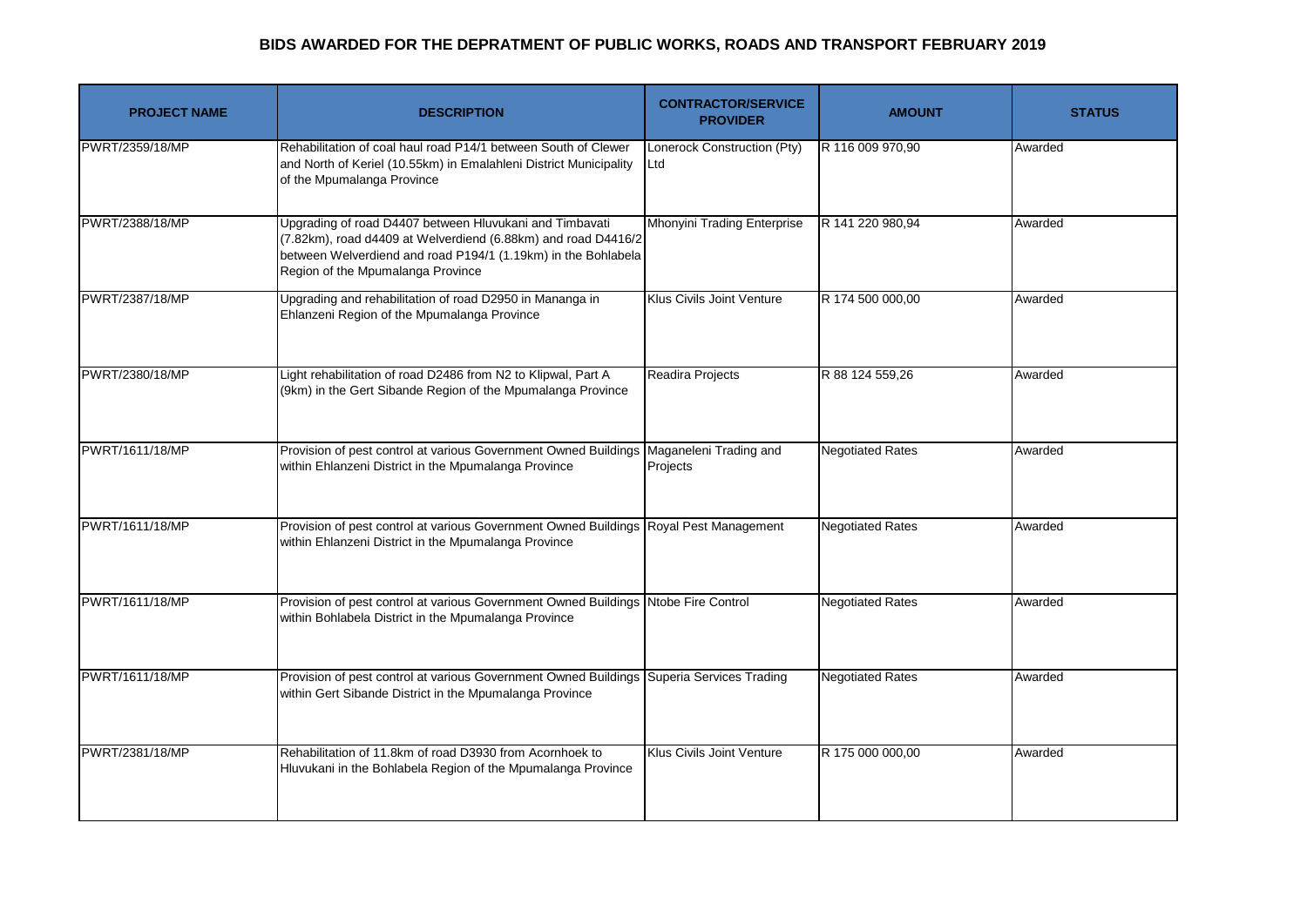| PWRT/667/18/MP      | Operating, servicing and repair of waste water treatment plants at Thulatsepo General Trading<br>various institutions in Mpumalanga Province                                                                                     |                                     | <b>Tendered Rates</b> | Awarded |
|---------------------|----------------------------------------------------------------------------------------------------------------------------------------------------------------------------------------------------------------------------------|-------------------------------------|-----------------------|---------|
| PWRT/1196/18/MP     | Supply of uniforms for traffic inspectors for the Department of<br>Public Works, Road and Transport for a period of three (3) years<br>(Traffic Uniform)                                                                         | Nienear Construction and<br>Trading | <b>Tendered Rates</b> | Awarded |
| PWRT/2389/18/MP     | The upgrade (gravel to bituminous surface) of road D3960 Klus Civils Joint Venture<br>(9.2km) and D4442 (3.6km) from Ga-Motibidi to Rainbow in<br>Bushbuckridge in Ehlanzeni District Municipality of the<br>Mpumalanga Province |                                     | R 302 000 000,00      | Awarded |
| PWRT/2382/18/MP     | Rehabilitation of road P95/1-Gauteng boarder to Verena<br>crossing, including the intersection (13km) in the Nkangala<br>Region of the Mpumalanga Province                                                                       | <b>KPMM Roads &amp; Earthworks</b>  | R 141 400 000,00      | Awarded |
| PWRT/MAIN/066/18/MP | Renovation and repairs to various building facilities at the existing Makhayeni Sint Trading and<br>Elsie Ballot Hospital, Pixley Ka Seme Local Municipality in the<br><b>Gert Sibande District</b>                              | Sobantu JV                          | R 6 379 541,99        | Awarded |
| PWRT/MAIN/067/18/MP | Renovation and repairs to various building facilities at the existing KZK General Trading<br>Amajuba Memorial Hospital, Pixley Ka Seme Local Municipality<br>in the Gert Sibande District                                        |                                     | R 12 918 387,21       | Awarded |
| PWRT/MAIN/065/18/MP | Restoration and renovations to the existing Belhaven Museum<br>House in Barberton, Mbombela Local Municipality in the<br><b>Ehlanzeni District</b>                                                                               | Nokushudula (Pty) Ltd               | R 1 446 721,87        | Awarded |
| PWRT/MAIN/067/18/MP | Renovation and repairs to various building facilities at the existing Ndukunduku Trading<br>Amajuba Memorial Hospital, Pixley Ka Seme Local Municipality<br>in the Gert Sibande District                                         |                                     | R 6 815 094,59        | Awarded |
| PWRT/2347/18/MP     | Provision of scholar transport services in Gert Sibande District for A & E General Dealer<br>a period of five (05) years                                                                                                         |                                     | Rates                 | Awarded |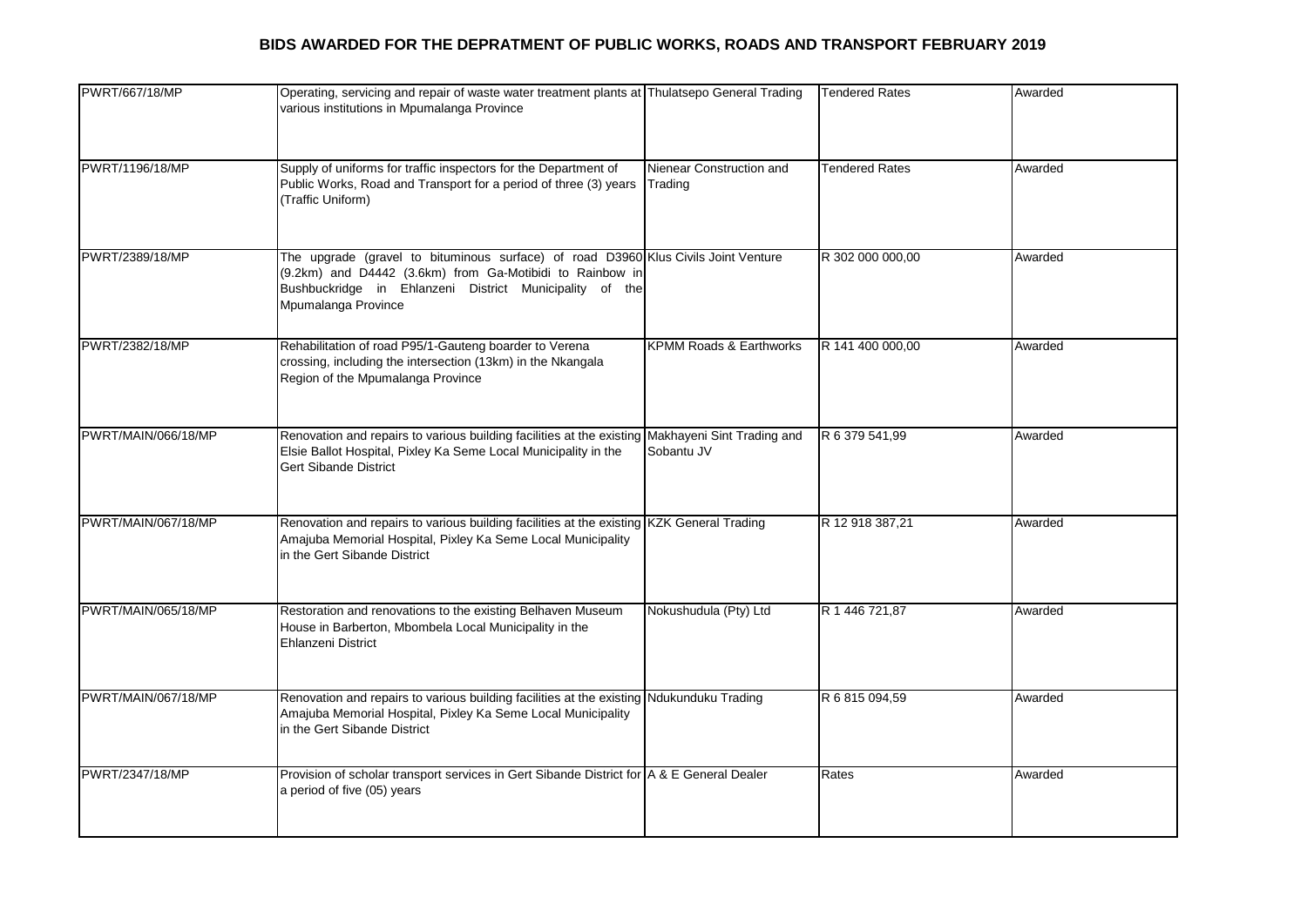| PWRT/2347/18/MP | Provision of scholar transport services in Gert Sibande District for Bhekimpumelelo Trading<br>a period of five (05) years    |                                                              | Rates | Awarded |
|-----------------|-------------------------------------------------------------------------------------------------------------------------------|--------------------------------------------------------------|-------|---------|
| PWRT/2347/18/MP | Provision of scholar transport services in Gert Sibande District for Bongelihle Projects<br>a period of five (05) years       |                                                              | Rates | Awarded |
| PWRT/2347/18/MP | Provision of scholar transport services in Gert Sibande District for<br>a period of five (05) years                           | <b>Captain and Sons</b><br><b>Construction and Transport</b> | Rates | Awarded |
| PWRT/2347/18/MP | Provision of scholar transport services in Gert Sibande District for Consistency Trade<br>a period of five (05) years         |                                                              | Rates | Awarded |
| PWRT/2347/18/MP | Provision of scholar transport services in Gert Sibande District for Dhludhlu's Transport and<br>a period of five (05) years  | Projects                                                     | Rates | Awarded |
| PWRT/2347/18/MP | Provision of scholar transport services in Gert Sibande District for DNS Service<br>a period of five (05) years               |                                                              | Rates | Awarded |
| PWRT/2347/18/MP | Provision of scholar transport services in Gert Sibande District for Duiker Jabu Logistics<br>a period of five (05) years     |                                                              | Rates | Awarded |
| PWRT/2347/18/MP | Provision of scholar transport services in Gert Sibande District for Emasibini Construction<br>a period of five (05) years    |                                                              | Rates | Awarded |
| PWRT/2347/18/MP | Provision of scholar transport services in Gert Sibande District for Ezakithi Trading<br>a period of five (05) years          |                                                              | Rates | Awarded |
| PWRT/2347/18/MP | Provision of scholar transport services in Gert Sibande District for Gugu Ka Andiswa Trading<br>a period of five (05) years   | and Projects                                                 | Rates | Awarded |
| PWRT/2347/18/MP | Provision of scholar transport services in Gert Sibande District for Gugulezwe Lethu Logistics<br>a period of five (05) years |                                                              | Rates | Awarded |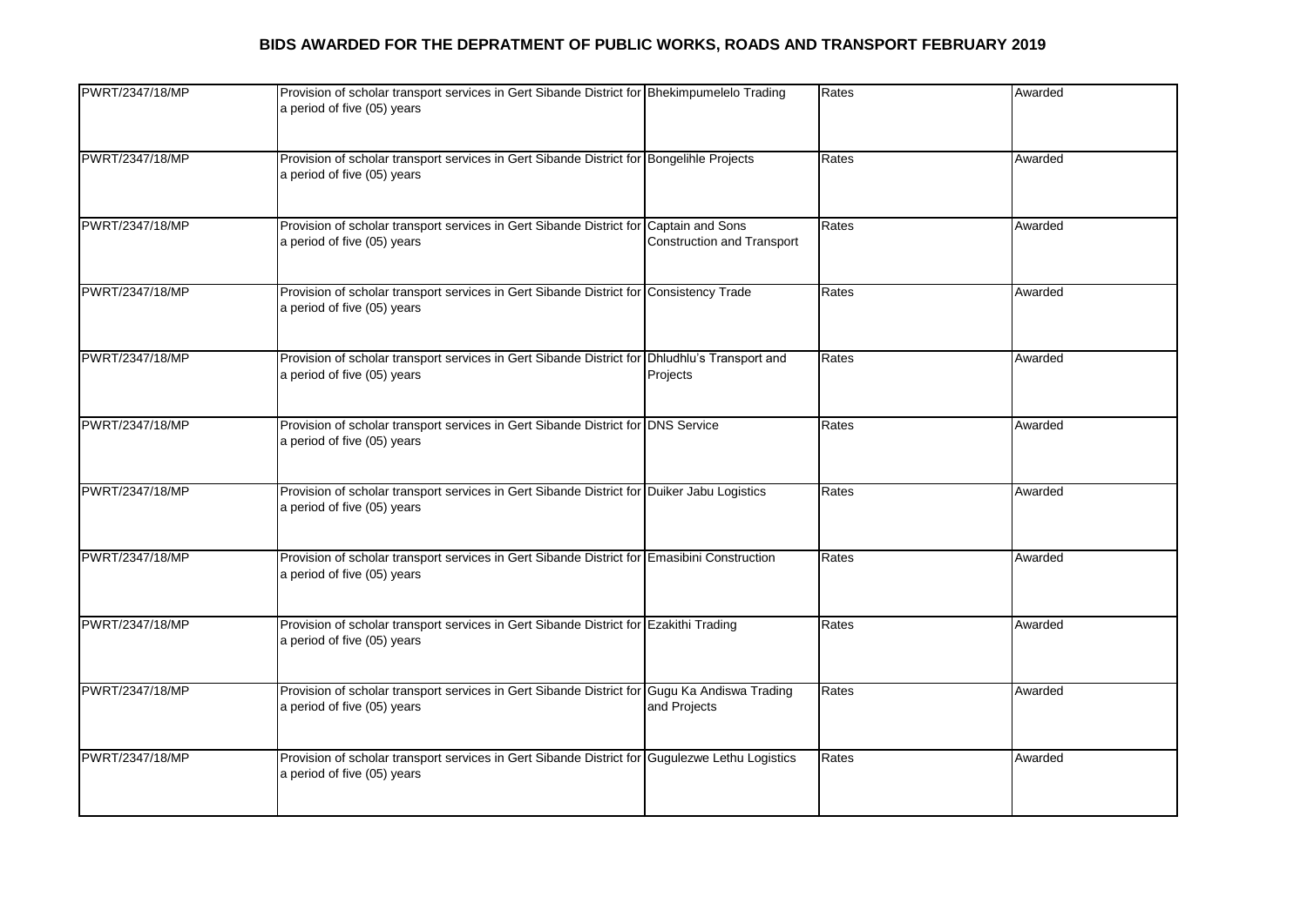| PWRT/2347/18/MP | Provision of scholar transport services in Gert Sibande District for HTLM Transport and<br>a period of five (05) years                | Construction | Rates | Awarded |
|-----------------|---------------------------------------------------------------------------------------------------------------------------------------|--------------|-------|---------|
| PWRT/2347/18/MP | Provision of scholar transport services in Gert Sibande District for Ifa Lakwa Mthwethwa Trading Rates<br>a period of five (05) years |              |       | Awarded |
| PWRT/2347/18/MP | Provision of scholar transport services in Gert Sibande District for Jamies Transport and<br>a period of five (05) years              | Construction | Rates | Awarded |
| PWRT/2347/18/MP | Provision of scholar transport services in Gert Sibande District for Khuluma Ezakho<br>a period of five (05) years                    |              | Rates | Awarded |
| PWRT/2347/18/MP | Provision of scholar transport services in Gert Sibande District for KN Mdluli Transport<br>a period of five (05) years               | Enterprise   | Rates | Awarded |
| PWRT/2347/18/MP | Provision of scholar transport services in Gert Sibande District for Komane North Group<br>a period of five (05) years                |              | Rates | Awarded |
| PWRT/2347/18/MP | Provision of scholar transport services in Gert Sibande District for Legent12 Projects and<br>a period of five (05) years             | Trading      | Rates | Awarded |
| PWRT/2347/18/MP | Provision of scholar transport services in Gert Sibande District for Magogogo Passenger Service Rates<br>a period of five (05) years  |              |       | Awarded |
| PWRT/2347/18/MP | Provision of scholar transport services in Gert Sibande District for Malelesa Trading Enterprise<br>a period of five (05) years       |              | Rates | Awarded |
| PWRT/2347/18/MP | Provision of scholar transport services in Gert Sibande District for Masiya Management Services Rates<br>a period of five (05) years  |              |       | Awarded |
| PWRT/2347/18/MP | Provision of scholar transport services in Gert Sibande District for Mbikwa Multi Trading<br>a period of five (05) years              |              | Rates | Awarded |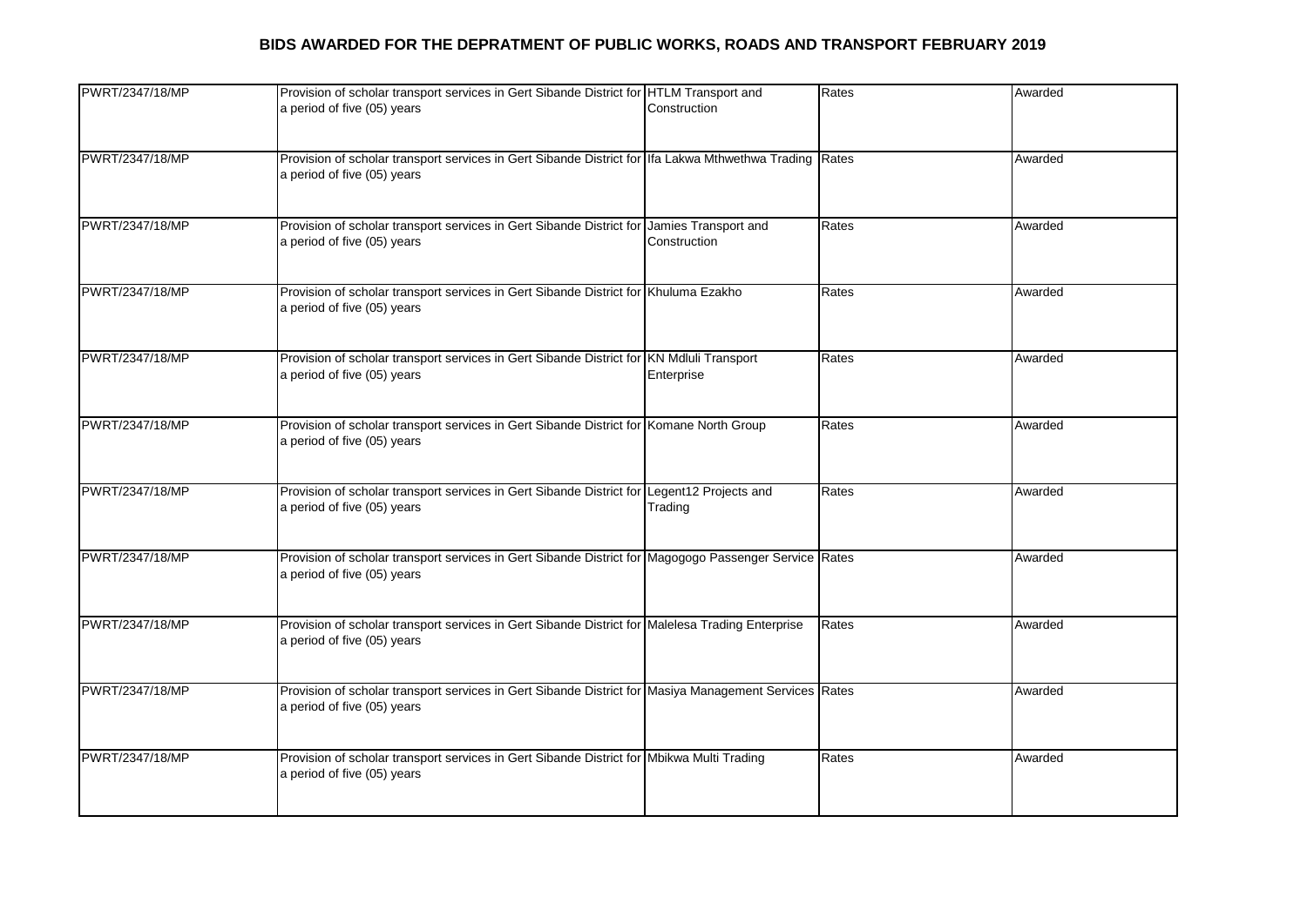| PWRT/2347/18/MP | Provision of scholar transport services in Gert Sibande District for Mgezenikhishwe Trading<br>a period of five (05) years    | <b>Enterprise and Transport</b> | Rates | Awarded |
|-----------------|-------------------------------------------------------------------------------------------------------------------------------|---------------------------------|-------|---------|
| PWRT/2347/18/MP | Provision of scholar transport services in Gert Sibande District for Mikhadeshi Trading and<br>a period of five (05) years    | Projects                        | Rates | Awarded |
| PWRT/2347/18/MP | Provision of scholar transport services in Gert Sibande District for Mndambi Construction<br>a period of five (05) years      |                                 | Rates | Awarded |
| PWRT/2347/18/MP | Provision of scholar transport services in Gert Sibande District for Mphalaza Mbongeni Trading<br>a period of five (05) years | Enterprise                      | Rates | Awarded |
| PWRT/2347/18/MP | Provision of scholar transport services in Gert Sibande District for Mphephethe and Jobe<br>a period of five (05) years       |                                 | Rates | Awarded |
| PWRT/2347/18/MP | Provision of scholar transport services in Gert Sibande District for NG Mavuso Transport<br>a period of five (05) years       | Services (Pty) Ltd              | Rates | Awarded |
| PWRT/2347/18/MP | Provision of scholar transport services in Gert Sibande District for Ngcamani Trading<br>a period of five (05) years          |                                 | Rates | Awarded |
| PWRT/2347/18/MP | Provision of scholar transport services in Gert Sibande District for Nhlanekhulu Trading<br>a period of five (05) years       | Enterprise                      | Rates | Awarded |
| PWRT/2347/18/MP | Provision of scholar transport services in Gert Sibande District for Nqubakahle Trading<br>a period of five (05) years        |                                 | Rates | Awarded |
| PWRT/2347/18/MP | Provision of scholar transport services in Gert Sibande District for NSSST Business Enterprise<br>a period of five (05) years |                                 | Rates | Awarded |
| PWRT/2347/18/MP | Provision of scholar transport services in Gert Sibande District for Ntakagistix Transport and<br>a period of five (05) years | Construction                    | Rates | Awarded |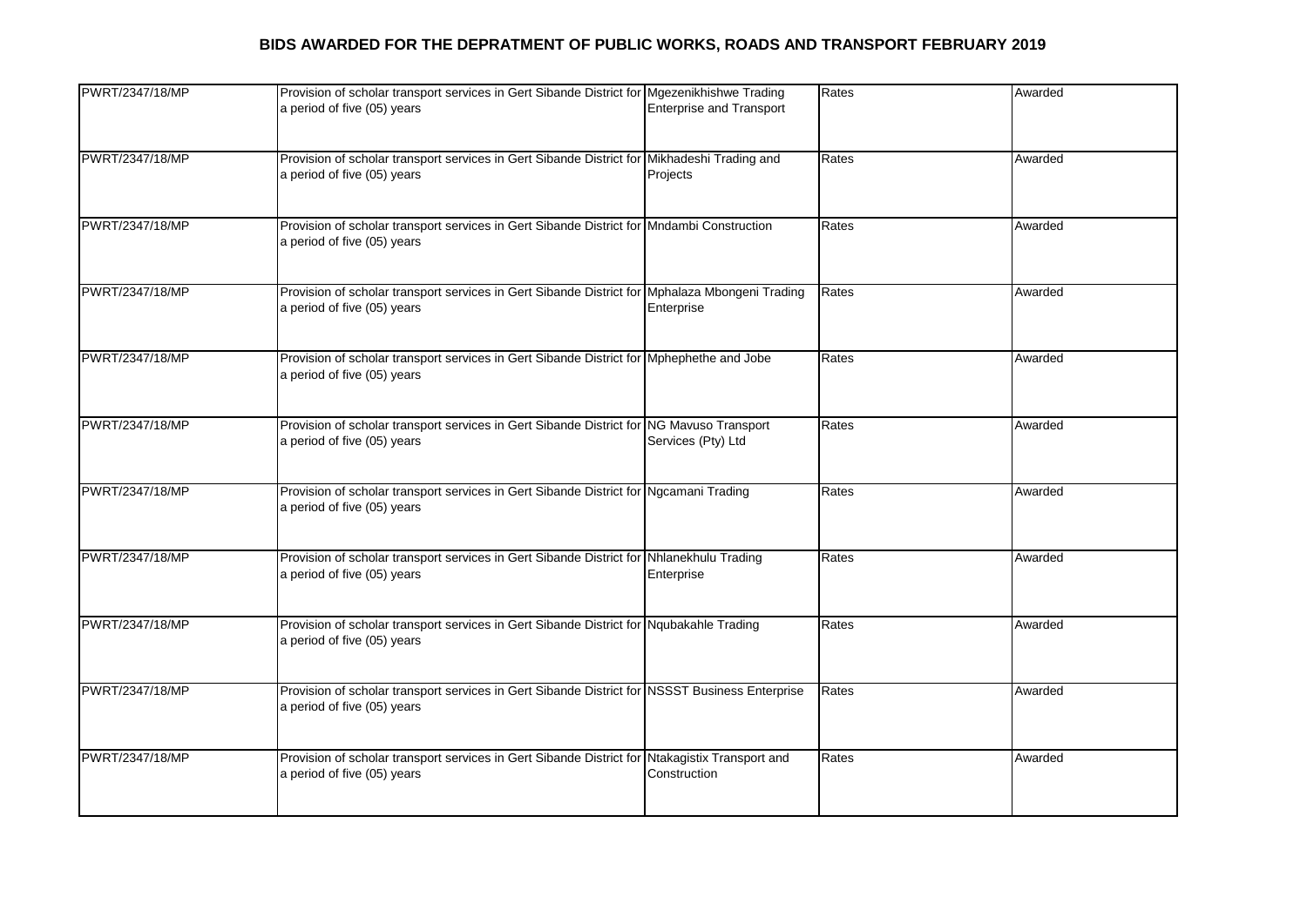| PWRT/2347/18/MP | Provision of scholar transport services in Gert Sibande District for O Mama Bezingane Trading<br>a period of five (05) years     |                                    | Rates | Awarded |
|-----------------|----------------------------------------------------------------------------------------------------------------------------------|------------------------------------|-------|---------|
| PWRT/2347/18/MP | Provision of scholar transport services in Gert Sibande District for Pat Bus Service 1<br>a period of five (05) years            |                                    | Rates | Awarded |
| PWRT/2347/18/MP | Provision of scholar transport services in Gert Sibande District for Phinda Ungene Trading 54<br>a period of five (05) years     |                                    | Rates | Awarded |
| PWRT/2347/18/MP | Provision of scholar transport services in Gert Sibande District for Princy Linz Consultants<br>a period of five (05) years      |                                    | Rates | Awarded |
| PWRT/2347/18/MP | Provision of scholar transport services in Gert Sibande District for Sakhma Projects<br>a period of five (05) years              |                                    | Rates | Awarded |
| PWRT/2347/18/MP | Provision of scholar transport services in Gert Sibande District for Ses'ihlangene Transport<br>a period of five (05) years      |                                    | Rates | Awarded |
| PWRT/2347/18/MP | Provision of scholar transport services in Gert Sibande District for<br>a period of five (05) years                              | Sesiyakhona Business<br>Enterprise | Rates | Awarded |
| PWRT/2347/18/MP | Provision of scholar transport services in Gert Sibande District for<br>a period of five (05) years                              | Sihlesamanjomane<br>Construction   | Rates | Awarded |
| PWRT/2347/18/MP | Provision of scholar transport services in Gert Sibande District for Sim Spares<br>a period of five (05) years                   |                                    | Rates | Awarded |
| PWRT/2347/18/MP | Provision of scholar transport services in Gert Sibande District for Sims and Sons Logistics<br>a period of five (05) years      |                                    | Rates | Awarded |
| PWRT/2347/18/MP | Provision of scholar transport services in Gert Sibande District for Skhube's Transport And Civil<br>a period of five (05) years | Engineering                        | Rates | Awarded |